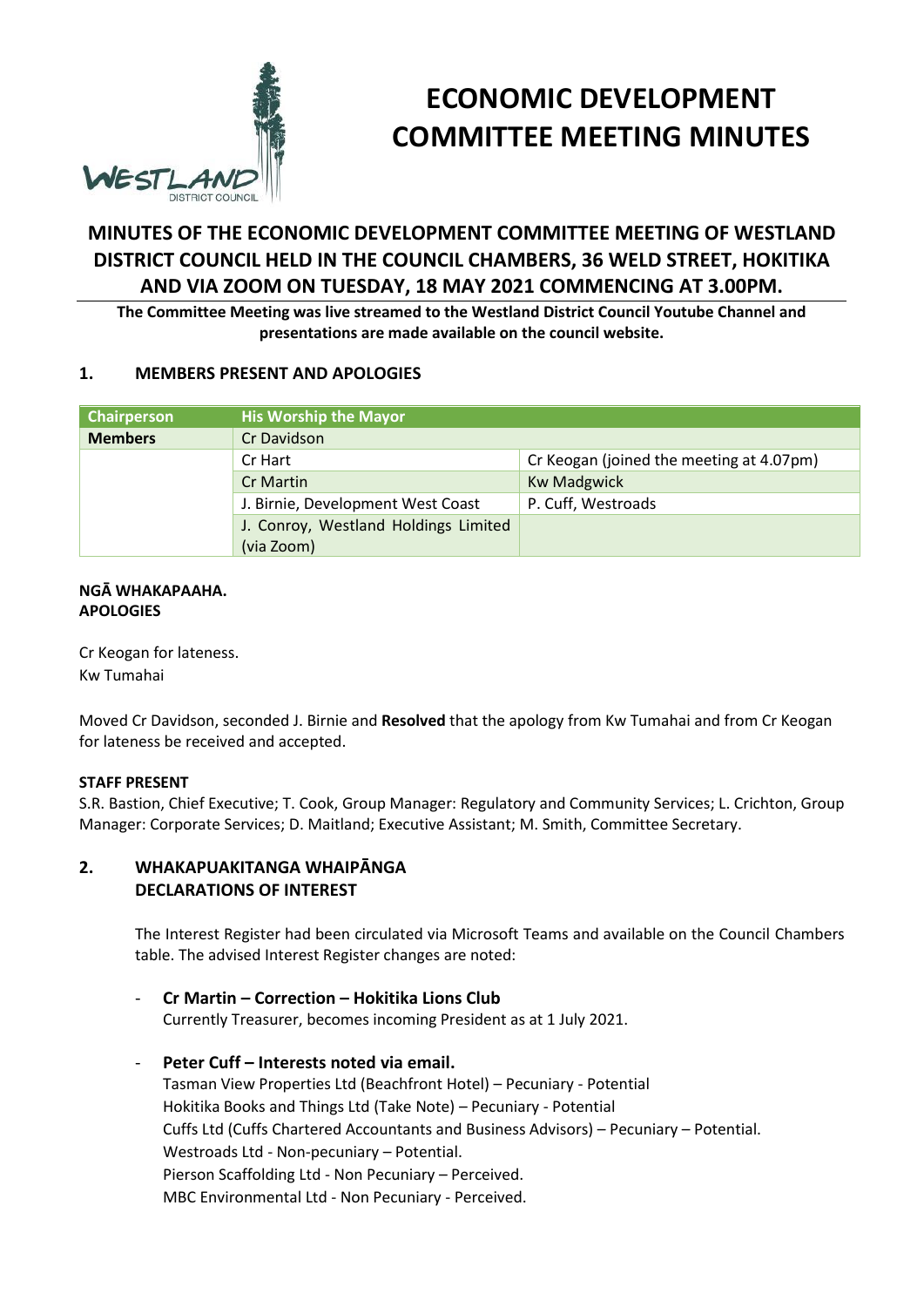## **3. NGĀ TAKE WHAWHATI TATA KĀORE I TE RĀRANGI TAKE URGENT ITEMS NOT ON THE AGENDA**

There were no urgent items of business not on the Agenda.

## **4. NGĀ MENETI O TE HUI KAUNIHERA MINUTES OF MEETINGS**

The Minutes of the previous meeting were circulated separately via Microsoft Teams.

#### **Economic Development Committee Meeting Minutes – 16 February 2021**

Moved Cr Hart, seconded P. Cuff and **Resolved** that the Minutes of the Economic Development Committee Meeting held on the 16 February 2021 be confirmed as a true and correct record of the meeting.

The Chair **Approved** that their digital signature be added to the confirmed Economic Development Committee Meeting Minutes of 16 February 2021.

#### **5. ACTION LIST**

The Chief Executive spoke to the Action List and provided the following updates:

#### - **Development West Coast – Regional Resilience**

Civil Defence Emergency Management (CDEM) have been successful in receiving a \$90k grant for a role to help develop a business case to identify critical infrastructure needs. This is to be prepared for any potential funding opportunities that should arise in the future.

#### - **Hokitika Airport Site Visit**

Building works have started and are well underway. A site visit is to be organised once the roof is on and the site is waterproof. To also discuss the potential for an Emergency Operations Centre on site at the same visit.

#### - **PGF and Shovel Ready Projects Update**

This is an on-going action, updates to be provided by Warren Gilbertson in the public excluded section of today's meeting.

#### Letter of Support to Alan Giles, Westland Kart Club

Letter has been completed and sent out to Alan Giles. The Mayor advised the project is underway with an expected event date of January 2022.

#### - **Franz Josef and Fox Glacier – Destination Management Planning Update.**

Development West Coast are taking the lead and are continuing to work on destination management planning for the whole region.

#### - **Email the Committee a full list of PGF Projects and Current Status.** Reference material was loaded in teams for review.

#### - **Events Strategy.**

Destination Westland take the lead on behalf of Council. Develop the strategy. Jo to take back to DW. WC regional strategy out to the stakeholder released shortly. A few weeks.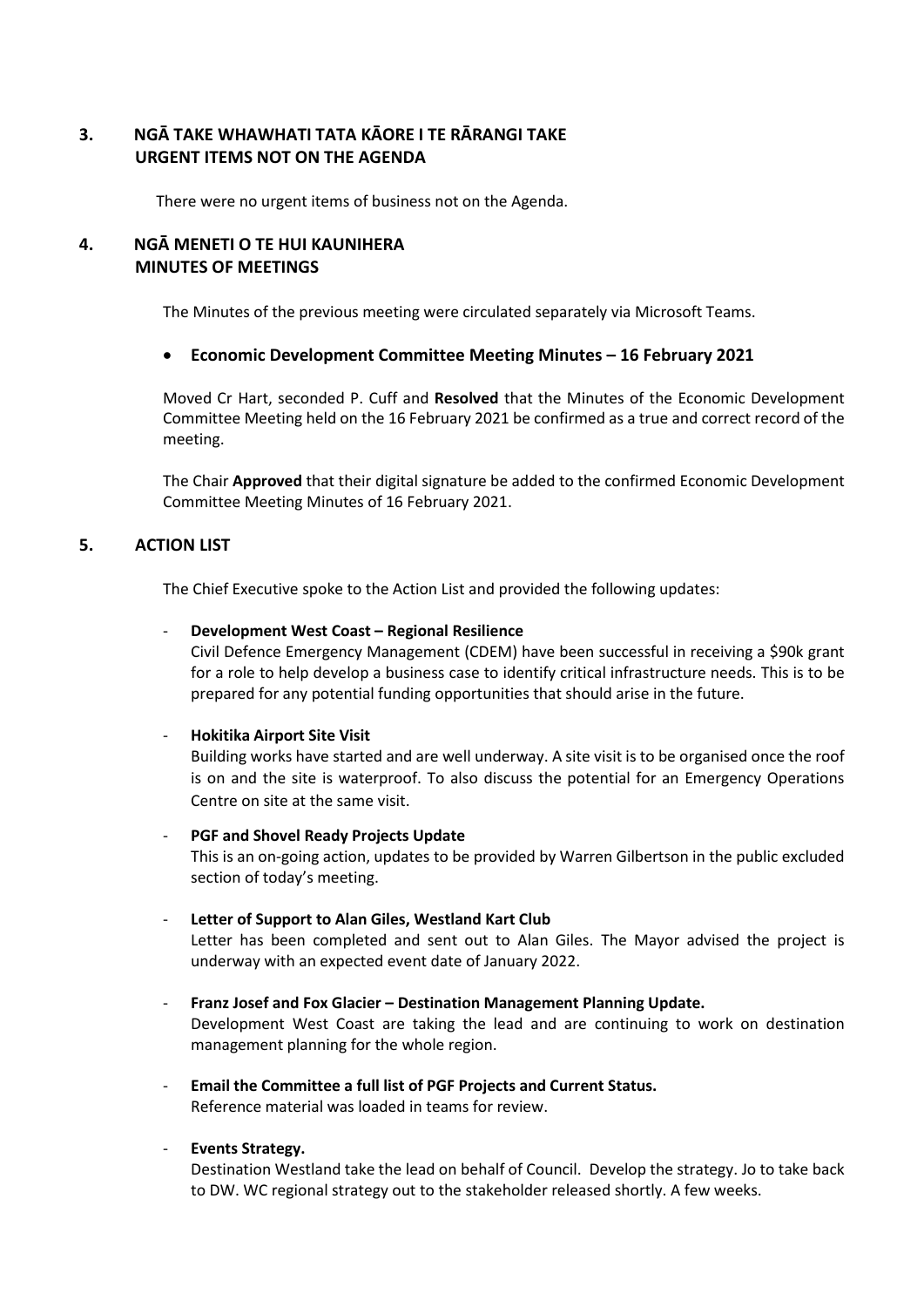Moved Cr Davidson, seconded Cr Martin and **Resolved** that the updated Action List be received with the following actions removed:

- Hokitika Airport Site Visit
- Letter of Support to Alan Giles, Westland Kart Club
- Events Strategy.

## **6. NGĀ TĀPAETANGA PRESENTATIONS**

#### **Westpower Projects**

Peter Armstrong, Chief Executive Officer from the ElectroNet Group spoke to this presentation. The topics covered were:

- Our Purpose
- Westpower a product of 1990s Industry Reform
- A Growth Story
- ElectroNet Today an Integrated Electro-technology Company
- Our Executive Team
- Where are we now?
- Were we work
- Highlights
- Westpower Network
- Key Projects
- Awards Line Up 2021
- Outlook Opportunity and Challenges
- The Economic Climate for Electricity Looks Strong
- Challenges
- Proposed Waitaha Scheme

Moved Cr Martin, seconded Cr Davidson and **Resolved** that the presentation from Peter Armstrong, Chief Executive Officer from ElectroNet be received.

#### **Westland Holdings Limited Quarterly Report**

Joanne Conroy and Chris Rea, Westland Holdings Limited (WHL) Directors spoke to this presentation. Chris Gourley (Director) was unable to attend and tendered his apology. The report covered the quarter ending May 2021 and the topics covered were:

- Westland Holdings Board
- Westland Holdings Update
- Westroads Update
- Destination Westland Update

Moved Cr Hart, seconded Cr Davidson and **Resolved** that the presentation from Joanne Conroy and Chris Rea, Directors from Westland Holdings Limited be received.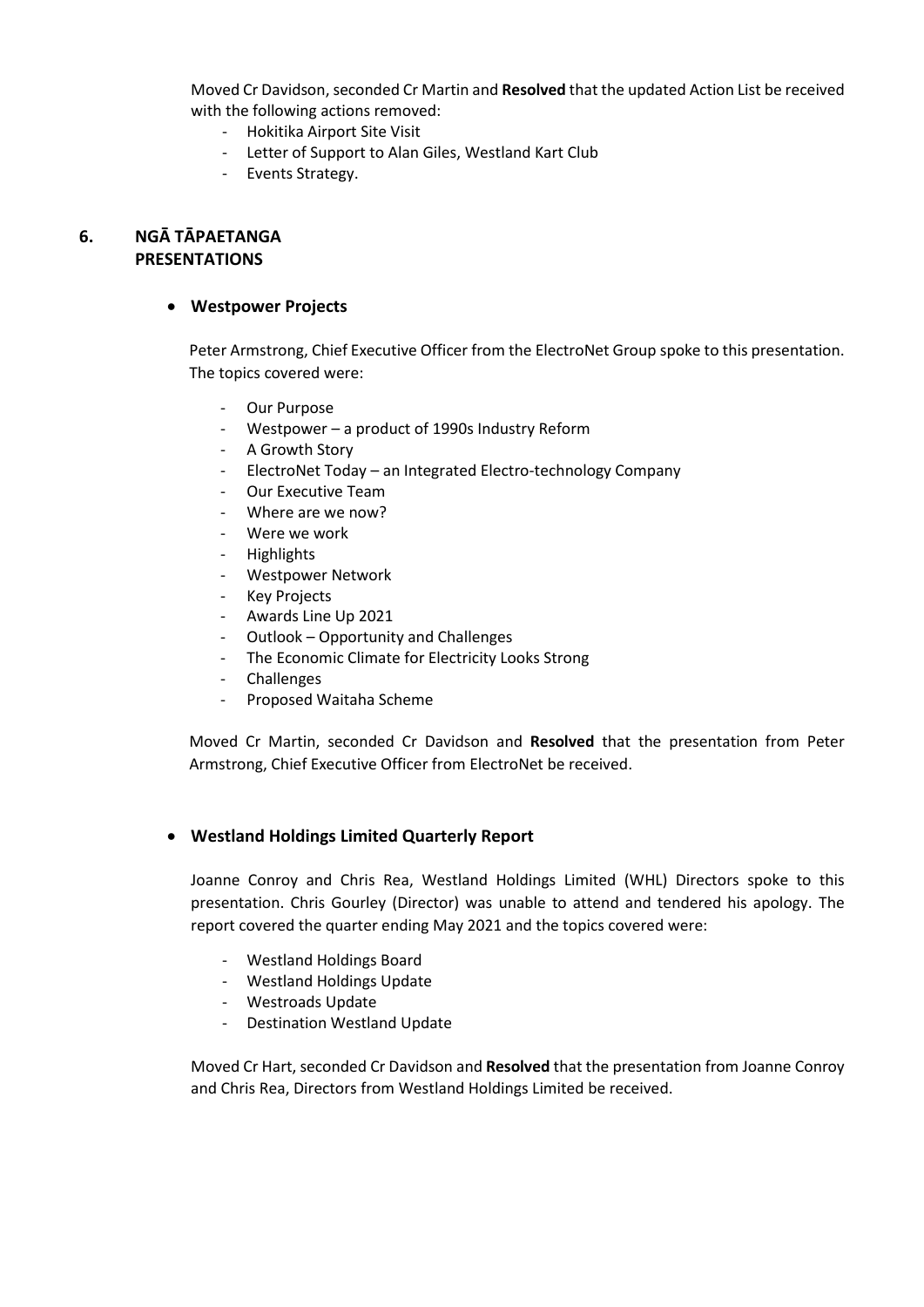## **7. PŪRONGO KAIMAHI STAFF REPORTS**

#### **District Economic Stimulus Fund Report**

The Group Manager: Regulatory and Community Services spoke to this item and advised the purpose of this report is to update Council on the District Economic Stimulus Fund and consider options for the remaining funds.

*Jo Birnie, Economic Development Manager, Development West Coast passed on discussion and resolving on this item.* 

Moved Cr Martin, seconded Cr Hart and **Resolved** that:

- A) That the report be received.
- B) That Westland District Council reopen the District Economic Stimulus Fund to the Westland District and receive applications for the unused funding of \$20,000. Funding is open for a period of 32 days;
- C) That Council consider applications that meet the purpose and criteria of the fund, and then submit the preferred applicants to Development West Coast.

The Chair approved hearing of the following item that was not listed on the agenda.

#### **Westland Puanga-Matariki Festival**

Cr Martin spoke to the Westland Puanga-Matariki Festival on behalf of the Hokitika Lions Club and in partnership with Ngati Waewae and Ngati Makaawhio, describing a vision for the event around the Westland District for future years to celebrate the Maori New Year (Matariki) which becomes a New Zealand public holiday in 2022. The aim being to create an annual event, starting this year, for locals and visitors alike to experience the stories of Matariki from around the region though a variety of media.

Topics noted were as below:

- To light the central business buildings to be able to create interactive story telling.
- Evening events with community groups and businesses.
- Night and craft markets.
- Exhibitions: What Matariki means to the community.
- Cultural Workshops and Storytelling.
- Matariki Festival to be a Westland Festival not just a Hokitika Festival.
- Festival Budget and Funding.
- Liaising with Council around the lighting of the central business areas.

*Jo Birnie, Economic Development Manager, Development West Coast passed on discussion of this item.* 

#### *Cr Keogan entered the chambers at 4.07pm.*

Moved Cr Davidson, seconded P. Cuff and **Resolved** that the verbal presentation Westland Puanga-Matariki Festival from Cr Martin be received.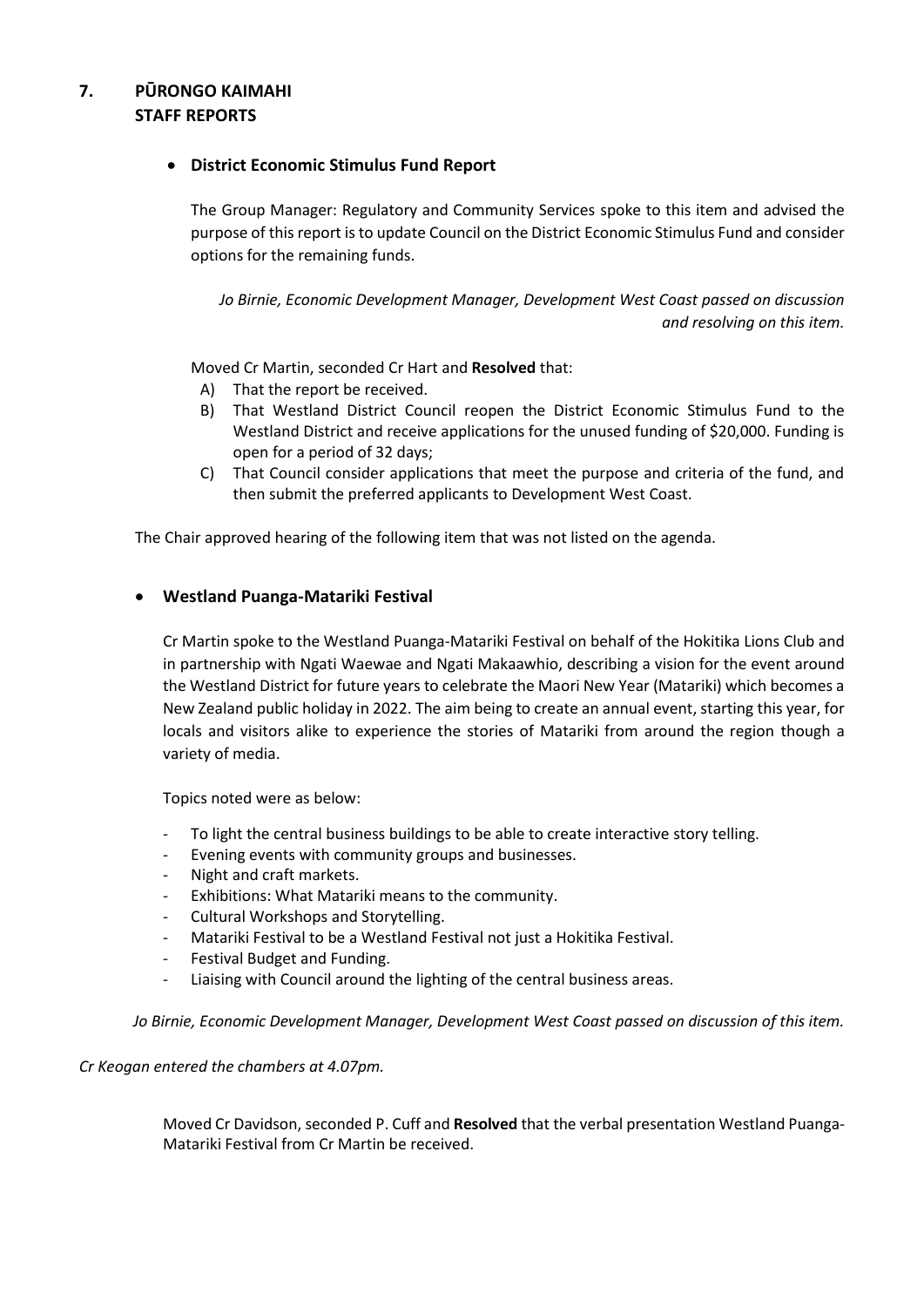# **8. KA MATATAPU TE WHAKATAUNGA I TE TŪMATANUI RESOLUTION TO GO INTO PUBLIC EXCLUDED**

(to consider and adopt confidential items)

Moved Cr Keogan, seconded Cr Hart and Resolved that the Economic Development Committee confirm that the public were excluded from the meeting in accordance with Section 48, Local Government Official Information and Meetings Act 1987 at 4.08pm.

The general subject of the matters to be considered while the public are excluded, the reason for passing this resolution in relation to each matter and the specific grounds under Section 48(1) of the Local Government Official Information and Meetings Act 1987 for the passing of the resolution are as follows:

| <b>Item</b><br>No. | subject<br><b>General</b><br>οf<br>each matter to be<br>considered | Reason for passing<br>resolution<br><b>this</b><br>in<br>relation<br>each<br>to<br>matter | Ground(s) under Section 48(1) for the<br>passing of this resolution                                                                                                                                                      |
|--------------------|--------------------------------------------------------------------|-------------------------------------------------------------------------------------------|--------------------------------------------------------------------------------------------------------------------------------------------------------------------------------------------------------------------------|
| 1.                 | <b>Confidential Minutes</b><br>- 16 February 2021.                 | Good<br>to<br>reasons<br>withhold exist under<br>Section 7                                | That the public conduct of the relevant<br>part of the proceedings of the meeting<br>would be likely to result in the disclosure<br>of information for which good reason or<br>withholding exists.<br>Section $48(1)(a)$ |
| 2.                 | <b>Provincial Growth</b><br>Fund Update                            | Good<br>reasons<br>to<br>withhold exist under<br>Section 7                                | That the public conduct of the relevant<br>part of the proceedings of the meeting<br>would be likely to result in the disclosure<br>of information for which good reason or<br>withholding exists.<br>Section $48(1)(a)$ |

This resolution is made in reliance on sections 48(1)(a) and (d) of the Local Government Official Information and Meetings Act 1987 and the particular interests or interests protected by section 7 of that Act, which would be prejudiced by the holding of the relevant part of the proceedings of the meeting in public are as follows:

| Item No. | <b>Interest</b>                                                                                                                                                                                                                                                     |
|----------|---------------------------------------------------------------------------------------------------------------------------------------------------------------------------------------------------------------------------------------------------------------------|
| 1, 2     | Protect information where the making available of the information:<br>would disclose a trade secret; and<br>(i)<br>(ii)<br>would be likely unreasonably to prejudice the commercial position of the person who<br>supplied or who is the subject of the information |
|          | (Section 7(2)(b))                                                                                                                                                                                                                                                   |
| 1,2      | Maintain legal professional privilege<br>(Section 7(2)(g))                                                                                                                                                                                                          |
| 1,2      | Enable any local authority holding the information to carry on, without prejudice or<br>disadvantage, negotiations (including commercial and industrial negotiations)<br>(Schedule 7(2)(i))                                                                         |